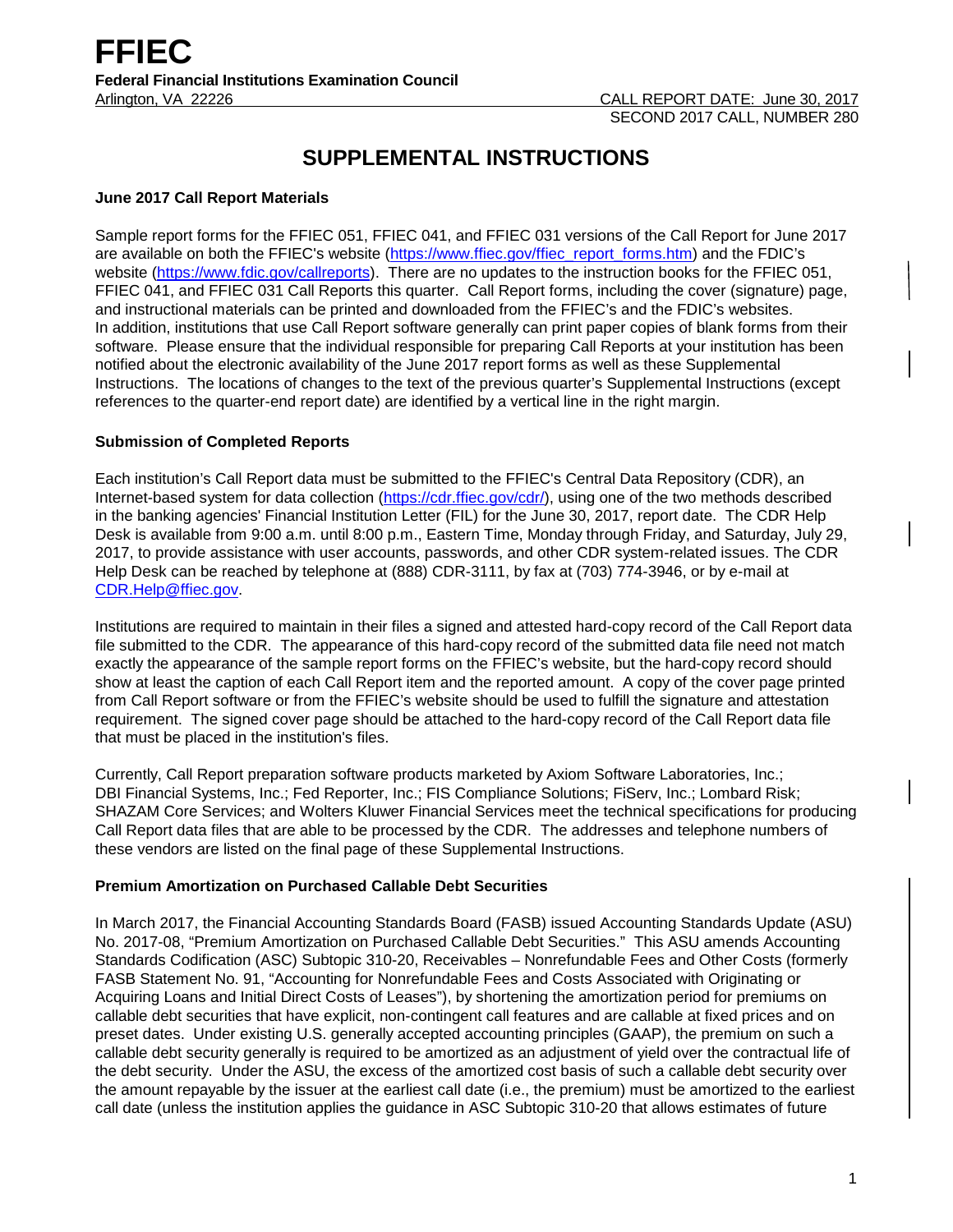principal prepayments to be considered in the effective yield calculation when the institution holds a large number of similar debt securities for which prepayments are probable and the timing and amount of the prepayments can be reasonably estimated). If the call option is not exercised at its earliest call date, the institution must reset the effective yield using the payment terms of the debt security.

The ASU does not change the accounting for debt securities held at a discount. The discount on such debt securities continues to be amortized to maturity (unless the Subtopic 310-20 guidance mentioned above is applied).

For institutions that are public business entities, as defined under U.S. GAAP, the new standard is effective for fiscal years beginning after December 15, 2018, including interim periods within those fiscal years. For institutions that are not public business entities (i.e., that are private companies), the new standard is effective for fiscal years beginning after December 15, 2019, and interim periods within fiscal years beginning after December 15, 2020. Refer to the Glossary entries for "public business entity" and "private company" in the Call Report instructions for further information on these terms.

Early application of the new standard is permitted for all institutions, including adoption in an interim period of 2017 or a subsequent year before the applicable effective date for an institution. If an institution early adopts the ASU in an interim period, the cumulative-effect adjustment shall be reflected as of the beginning of the fiscal year of adoption.

An institution must apply the new standard on a modified retrospective basis as of the beginning of the period of adoption. Under the modified retrospective method, an institution should apply a cumulative-effect adjustment to affected accounts existing as of the beginning of the fiscal year the new standard is adopted. The cumulative-effect adjustment to retained earnings for this change in accounting principle should be reported in Call Report Schedule RI-A, item 2.

For additional information, institutions should refer to ASU 2017-08, which is available at [http://www.fasb.org/jsp/FASB/Document\\_C/DocumentPage?cid=1176168934053&acceptedDisclaimer=true.](http://www.fasb.org/jsp/FASB/Document_C/DocumentPage?cid=1176168934053&acceptedDisclaimer=true)

# **Recognition and Measurement of Financial Instruments: Investments in Equity Securities**

In January 2016, the FASB issued ASU 2016-01, "Recognition and Measurement of Financial Assets and Financial Liabilities." This ASU makes targeted improvements to U.S. GAAP. As one of its main provisions, the ASU requires investments in equity securities, except those accounted for under the equity method and those that result in consolidation, to be measured at fair value with changes in fair value recognized in net income. Thus, the ASU eliminates the existing concept of available-for-sale (AFS) equity securities, which are measured at fair value with changes in fair value generally recognized in other comprehensive income. To be classified as AFS under current U.S. GAAP, an equity security must have a readily determinable fair value and not be held for trading. In addition, for an equity security that does not have a readily determinable fair value, the ASU permits an entity to elect to measure the security at cost minus impairment, if any, plus or minus changes resulting from observable price changes in orderly transactions for the identical or a similar investment of the same issuer. When this election is made for an equity security without a readily determinable fair value, the ASU simplifies the impairment assessment of such an investment by requiring a qualitative assessment to identify impairment.

The ASU's measurement guidance for investments in equity securities also applies to other ownership interests, such as interests in partnerships, unincorporated joint ventures, and limited liability companies. However, the measurement guidance does not apply to Federal Home Loan Bank and Federal Reserve Bank stock.

For institutions that are public business entities, as defined under U.S. GAAP, ASU 2016-01 is effective for fiscal years beginning after December 15, 2017, including interim periods within those fiscal years. For all other entities, the ASU is effective for fiscal years beginning after December 15, 2018, and interim periods within fiscal years beginning after December 15, 2019. Early application of the ASU is permitted for all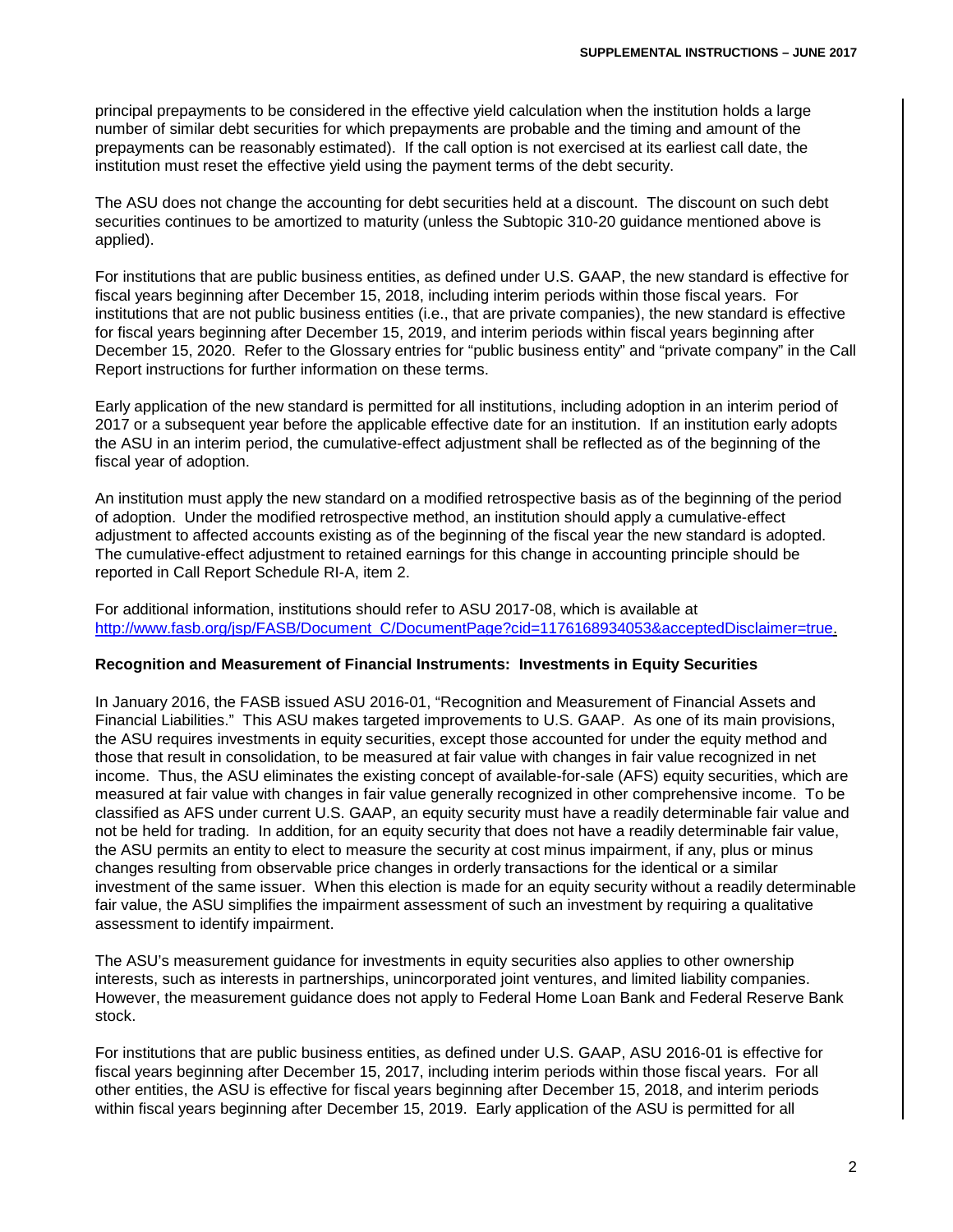institutions that are not public business entities as of the fiscal years beginning after December 15, 2017, including interim periods within those fiscal years. Institutions must apply ASU 2016-01 for Call Report purposes in accordance with the effective dates set forth in the ASU.

With the elimination of AFS equity securities upon an institution's adoption of ASU 2016-01, the amount of net unrealized gains (losses) on these securities, net of tax effect, that is included in accumulated other comprehensive income (AOCI) on the Call Report balance sheet (Schedule RC, item 26.b) as of the adoption date will be reclassified (transferred) from AOCI into the retained earnings component of equity capital on the balance sheet (Schedule RC, item 26.a). Thereafter, changes in the fair value of (i.e., the unrealized gains and losses on) an institution's equity securities that would have been classified as AFS under existing U.S. GAAP will be recognized through net income rather than other comprehensive income (OCI). For an institution's holdings of equity securities without readily determinable fair values as of the adoption date, the measurement provisions of the ASU are to be applied prospectively to these securities.

For additional information, institutions should refer to ASU 2016-01, which is available at [http://www.fasb.org/jsp/FASB/Document\\_C/DocumentPage?cid=1176167762170&acceptedDisclaimer=true.](http://www.fasb.org/jsp/FASB/Document_C/DocumentPage?cid=1176167762170&acceptedDisclaimer=true)

## **Recognition and Measurement of Financial Instruments: Fair Value Option Liabilities**

In addition to the changes in the accounting for equity securities discussed in the preceding section of these Supplemental Instructions, ASU No. 2016-01 requires an institution to present separately in OCI the portion of the total change in the fair value of a liability resulting from a change in the instrument-specific credit risk ("own credit risk") when the institution has elected to measure the liability at fair value in accordance with the fair value option for financial instruments. Until an institution adopts the own credit risk provisions of the ASU, U.S. GAAP requires the institution to report the entire change in the fair value of a fair value option liability in earnings. The ASU does not apply to other financial liabilities measured at fair value, including derivatives. For these other financial liabilities, the effect of a change in an entity's own credit risk will continue to be reported in net income.

The change due to own credit risk, as described above, is the difference between the total change in fair value and the amount resulting from a change in a base market rate (e.g., a risk-free interest rate). An institution may use another method that it believes results in a faithful measurement of the fair value change attributable to instrument-specific credit risk. However, it will have to apply the method consistently to each financial liability from period to period.

The effective dates of ASU 2016-01 are described in the preceding section of these Supplemental Instructions. Notwithstanding these effective dates, early application of the ASU's provisions regarding the presentation in OCI of changes due to own credit risk on fair value option liabilities is permitted for all entities for financial statements of fiscal years or interim periods that have not yet been issued or made available for issuance, and in the same period for Call Report purposes.

When an institution with a calendar year fiscal year adopts the own credit risk provisions of ASU 2016-01, the accumulated gains and losses as of the beginning of the fiscal year due to changes in the instrument-specific credit risk of fair value option liabilities, net of tax effect, are reclassified from Schedule RC, item 26.a, "Retained earnings," to Schedule RC, item 26.b, "Accumulated other comprehensive income." If an institution with a calendar year fiscal year chooses to early apply the ASU's provisions for fair value option liabilities in an interim period after the first interim period of its fiscal year, any unrealized gains and losses due to changes in own credit risk and the related tax effects recognized in the Call Report income statement during the interim period(s) before the interim period of adoption should be reclassified from earnings to OCI. In the Call Report, this reclassification would be from Schedule RI, item 5.l, "Other noninterest income," and Schedule RI, item 9, "Applicable income taxes," to Schedule RI-A, item 10, "Other comprehensive income," with a corresponding reclassification from Schedule RC, item 26.a, to Schedule RC, item 26.b.

Additionally, for purposes of reporting on Schedule RC-R, Part I, institutions should report in item 10.a, "Less: Unrealized net gain (loss) related to changes in the fair value of liabilities that are due to changes in own credit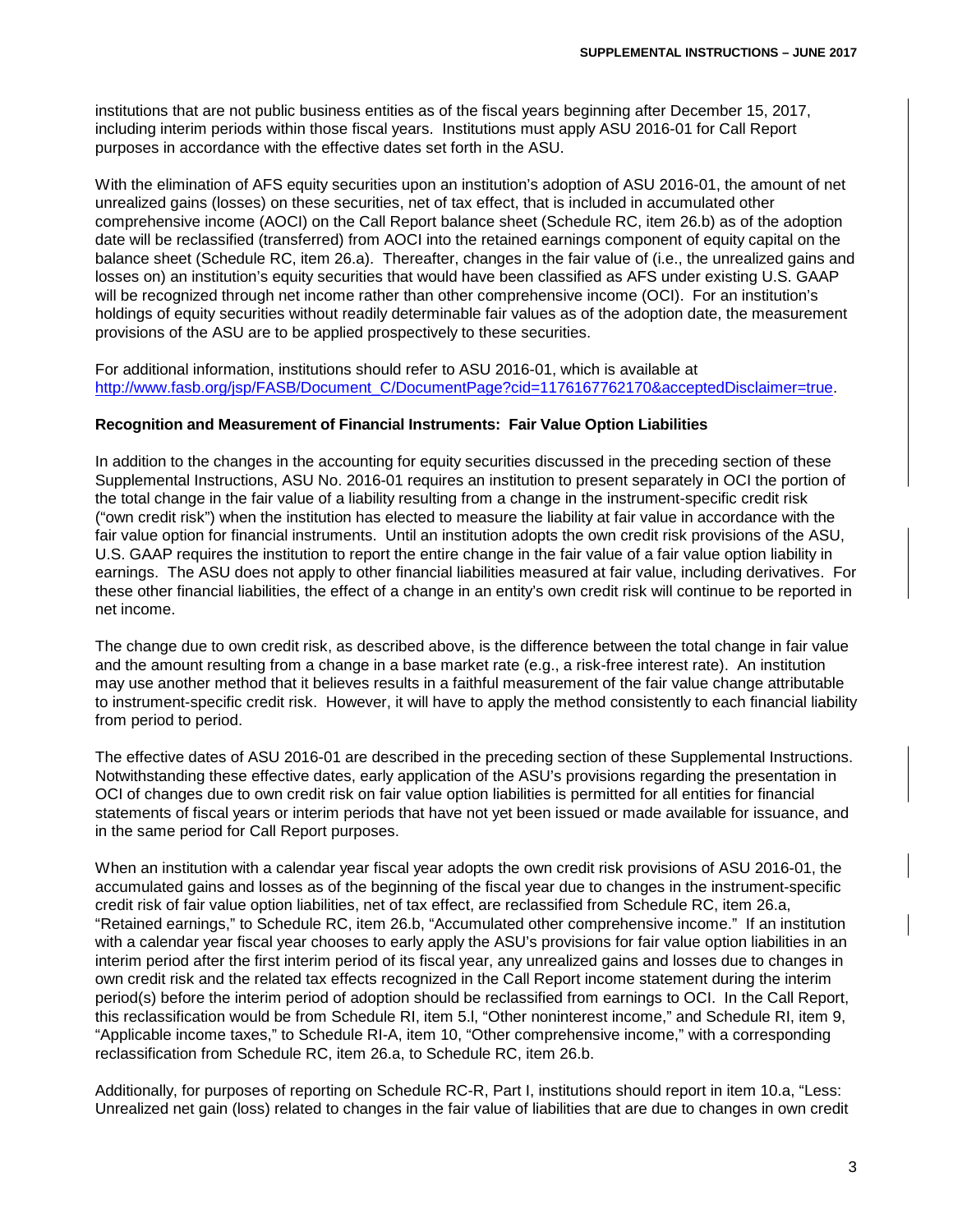risk," the amount included in AOCI attributable to changes in the fair value of fair value option liabilities that are due to changes in the institution's own credit risk. Institutions should note that this AOCI amount is included in the amount reported in Schedule RC-R, Part I, item 3, "Accumulated other comprehensive income (AOCI)."

For additional information, institutions should refer to ASU 2016-01, which is available at [http://www.fasb.org/jsp/FASB/Document\\_C/DocumentPage?cid=1176167762170&acceptedDisclaimer=true.](http://www.fasb.org/jsp/FASB/Document_C/DocumentPage?cid=1176167762170&acceptedDisclaimer=true)

# **New Revenue Recognition Accounting Standard**

In May 2014, the FASB issued ASU No. 2014-09, "Revenue from Contracts with Customers," which added ASC Topic 606, Revenue from Contracts with Customers. The core principle of Topic 606 is that an entity should recognize revenue at an amount that reflects the consideration to which it expects to be entitled in exchange for transferring goods or services to a customer as part of the entity's ordinary activities. ASU 2014-09 also added Topic 610, Other Income, to the ASC. Topic 610 applies to income recognition that is not within the scope of Topic 606, other Topics (such as Topic 840 on leases), or other revenue or income guidance. As discussed in the following section of these Supplemental Instructions, Topic 610 applies to an institution's sales of repossessed nonfinancial assets, such as other real estate owned (OREO). The sale of repossessed nonfinancial assets is not considered an "ordinary activity" because institutions do not typically invest in nonfinancial assets. ASU 2014-09 and subsequent amendments are collectively referred to herein as the "new standard."

The new standard specifically excludes financial instruments and other contractual rights or obligations within the scope of Topic 310, Receivables; Topic, 320, Investments – Debt and Equity Securities; Topic 815, Derivatives and Hedging; and certain other ASC Topics. Therefore, many common revenue streams in the financial sector, such as interest income, fair value adjustments, gains and losses on sales of financial instruments, and loan origination fees, are not within the scope of the new standard. The new standard may change the timing for the recognition of, and the presentation of, those revenue streams within the scope of ASC Subtopic 606-10, such as certain fees associated with credit card arrangements, underwriting fees and costs, and deposit-related fees.

For institutions that are public business entities, as defined under U.S. GAAP, the new standard is effective for fiscal years beginning after December 15, 2017, including interim reporting periods within those fiscal years. For institutions that are not public business entities (i.e., that are private companies), the new standard is effective for fiscal years beginning after December 15, 2018, and interim reporting periods within fiscal years beginning after December 15, 2019. Early application of the new standard is permitted for all institutions for fiscal years beginning after December 15, 2016, and interim reporting periods as prescribed in the new standard. If an institution chooses to early adopt the new standard for financial reporting purposes, the institution should implement the new standard in its Call Report for the same quarter-end report date.

For Call Report purposes, an institution must apply the new standard on a modified retrospective basis as of the effective date of the standard. Under the modified retrospective method, an institution should apply a cumulative-effect adjustment to affected accounts existing as of the beginning of the fiscal year the new standard is adopted. The cumulative-effect adjustment to retained earnings for this change in accounting principle should be reported in Call Report Schedule RI-A, item 2. An institution that early adopts the new standard must apply it in its entirety. The institution cannot choose to apply the guidance to some revenue streams and not to others that are within the scope of the new standard.

For additional information, institutions should refer to the new standard, which is available at [http://www.fasb.org/jsp/FASB/Page/SectionPage&cid=1176156316498.](http://www.fasb.org/jsp/FASB/Page/SectionPage&cid=1176156316498)

#### **Revenue Recognition: Accounting for Sales of OREO**

As stated in the preceding section, Topic 610 applies to an institution's sale of repossessed nonfinancial assets, such as OREO. When the new standard becomes effective at the dates discussed above, Topic 610 will eliminate the prescriptive criteria and methods for sale accounting and gain recognition for dispositions of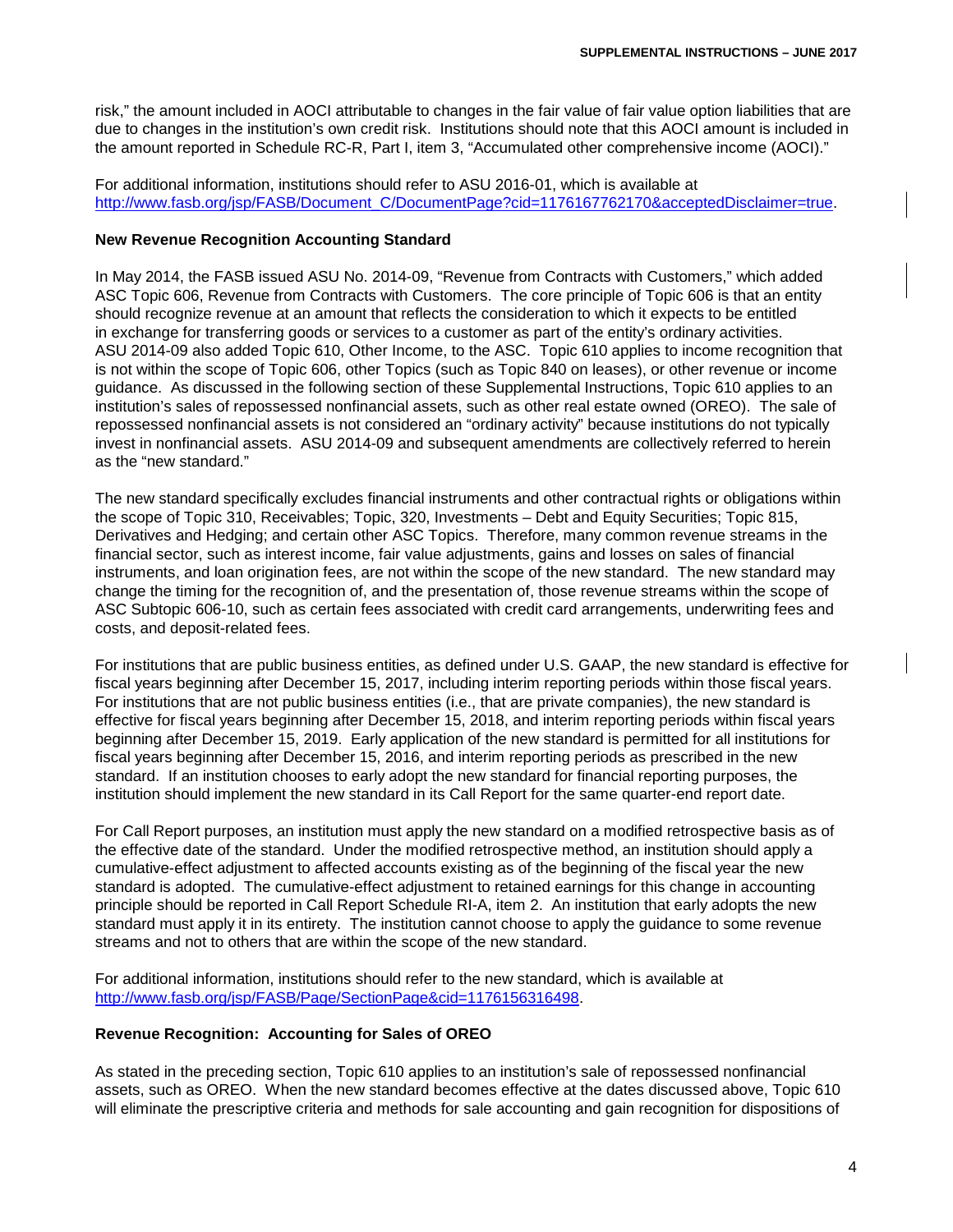OREO currently set forth in Subtopic 360-20, Property, Plant, and Equipment – Real Estate Sales. Under the new standard, an institution will recognize the entire gain or loss, if any, and derecognize the OREO at the time of sale if the transaction meets certain requirements of Topic 606. Otherwise, an institution will generally record any payments received as a deposit liability to the buyer and continue reporting the OREO as an asset at the time of the transaction.

The following paragraphs highlight key aspects of Topic 610 that will apply to seller-financed sales of OREO once the new standard takes effect. When implementing the new standard, an institution will need to exercise judgment in determining whether a contract (within the meaning of Topic 606) exists for the sale or transfer of OREO, whether the institution has performed its obligations identified in the contract, and what the transaction price is for calculation of the amount of gain or loss. For additional information, please refer to the Glossary entry for "Foreclosed Assets" in the Call Report instruction books, which was updated in March 2017 to incorporate guidance on the application of the new standard to sales of OREO.

Under Topic 610, when an institution does not have a controlling financial interest in the OREO buyer under Topic 810, Consolidation, the institution's first step in assessing whether it can derecognize an OREO asset and recognize revenue upon the sale or transfer of the OREO is to determine whether a contract exists under the provisions of Topic 606. In order for a transaction to be a contract under Topic 606, it must meet five criteria. Although all five criteria require careful analysis for seller-financed sales of OREO, two criteria in particular may require significant judgment. These criteria are the commitment of the parties to the transaction to perform their respective obligations and the collectability of the transaction price. To evaluate whether a transaction meets the collectability criterion, a selling institution must determine whether it is probable that it will collect substantially all of the consideration to which it is entitled in exchange for the transfer of the OREO, i.e., the transaction price. To make this determination, as well as the determination that the buyer of the OREO is committed to perform its obligations, a selling institution should consider all facts and circumstances related to the buyer's ability and intent to pay the transaction price. As with the current accounting standards governing seller-financed sales of OREO, the amount and character of a buyer's initial equity in the property (typically the cash down payment) and recourse provisions remain important factors to evaluate. Other factors to consider may include, but are not limited to, the financing terms of the loan (including amortization and any balloon payment), the credit standing of the buyer, the cash flow from the property, and the selling institution's continuing involvement with the property following the transaction.

If the five contract criteria in Topic 606 have not been met, the institution generally may not derecognize the OREO asset or recognize revenue (gain or loss) as an accounting sale has not occurred. In contrast, if an institution determines the contract criteria in Topic 606 have been met, it must then determine whether it has satisfied its performance obligations as identified in the contract by transferring control of the asset to the buyer, indicators of which are identified in the new standard. For seller-financed sales of OREO, the transfer of control generally occurs on the closing date of the sale when the institution obtains the right to receive payment for the property and transfers legal title to the buyer. However, an institution must consider all relevant facts and circumstances to determine whether control of the OREO has transferred.

When a contract exists and an institution has transferred control of the asset, the institution should derecognize the OREO asset and recognize a gain or loss for the difference between the transaction price and the carrying amount of the OREO asset. Generally, the transaction price in a sale of OREO will be the contract amount in the purchase/sale agreement, including for a seller-financed sale financed at market terms. However, the transaction price may differ from the amount stated in the contract due to the existence of off-market terms on the financing. In this situation, to determine the transaction price, the contract amount should be adjusted for the time value of money by using as the discount rate a market rate of interest considering the credit characteristics of the buyer and the terms of the financing.

As stated in the preceding section on the new revenue recognition accounting standard, for Call Report purposes, an institution must apply the new standard on a modified retrospective basis. To determine the cumulative-effect adjustment for the change in accounting for seller-financed OREO sales, an institution should measure the impact of applying Topic 610 to the outstanding seller-financed sales of OREO currently accounted for under Subtopic 360-20 using the installment, cost recovery, reduced-profit, or deposit method as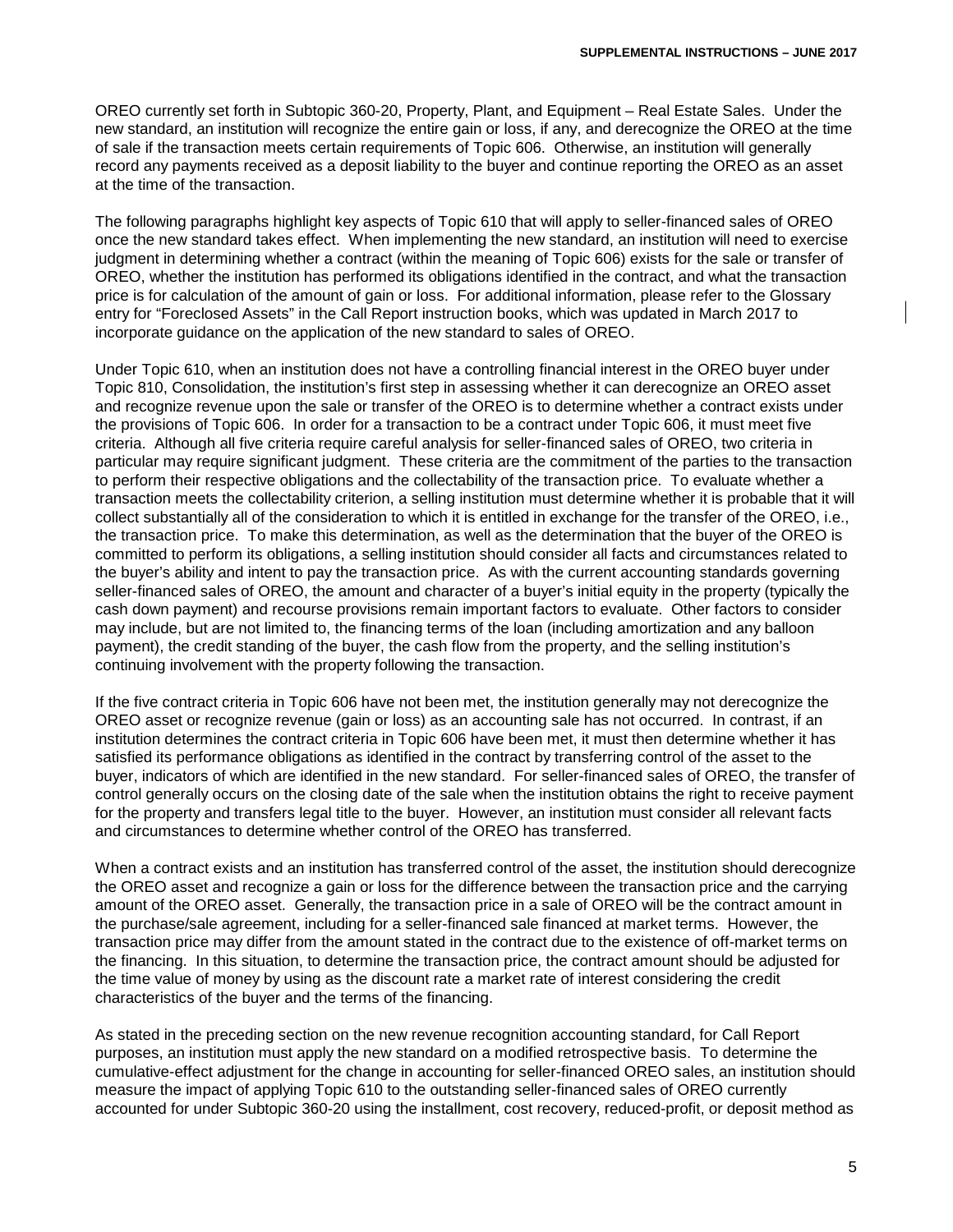of the beginning of the fiscal year the new standard is adopted. The cumulative-effect adjustment to retained earnings for this change in accounting principle should be reported in Call Report Schedule RI-A, item 2.

## **Accounting for Leases**

In February 2016, the FASB issued ASU No. 2016-02, "Leases," which added ASC Topic 842, Leases. This guidance, once effective, supersedes ASC Topic 840, Leases.

Topic 842 does not fundamentally change lessor accounting; however, it aligns terminology between lessee and lessor accounting and brings key aspects of lessor accounting into alignment with the FASB's new revenue recognition guidance in Topic 606. As a result, the classification difference between direct financing leases and sales-type leases for lessors moves from a risk-and-rewards principle to a transfer of control principle. Additionally, there is no longer a distinction in the treatment of real estate and non-real estate leases by lessors.

The most significant change that Topic 842 makes is to lessee accounting. Under existing accounting standards, lessees recognize lease assets and lease liabilities on the balance sheet for capital leases, but do not recognize operating leases on the balance sheet. The lessee accounting model under Topic 842 retains the distinction between operating leases and capital leases, which the new standard labels finance leases. However, the new standard requires lessees to record a right-of-use (ROU) asset and a lease liability on the balance sheet for operating leases. (For finance leases, a lessee's lease asset also is designated an ROU asset.) In general, the new standard permits a lessee to make an accounting policy election to exempt leases with a term of one year or less at their commencement date from on-balance sheet recognition. The lease term generally includes the noncancellable period of a lease as well as purchase options and renewal options reasonably certain to be exercised by the lessee, renewal options controlled by the lessor, and any other economic incentive for the lessee to extend the lease. An economic incentive may include a related-party commitment. When preparing to implement Topic 842, lessees will need to analyze their existing lease contracts to determine the entries to record on adoption of this new standard.

For a sale-leaseback transaction to qualify for sales treatment, Topic 842 requires certain criteria within Topic 606 to be met. Topic 606 focuses on the transfer of control of the leased asset from the seller/lessee to the buyer/lessor. A sale-leaseback transaction that does not transfer control is accounted for as a financing arrangement. For a transaction currently accounted for as a sale-leaseback under existing U.S. GAAP, an entity is not required to reassess whether the transaction would have qualified as a sale and a leaseback under Topic 842 when it adopts the new standard.

Leases classified as leveraged leases prior to the adoption of Topic 842 may continue to be accounted for under Topic 840 unless subsequently modified. Topic 842 eliminates leveraged lease accounting for leases that commence after an institution adopts the new accounting standard.

For institutions that are public business entities, as defined under U.S. GAAP, ASU 2016-02 is effective for fiscal years beginning after December 15, 2018, including interim reporting periods within those fiscal years. For institutions that are not public business entities, the new standard is effective for fiscal years beginning after December 15, 2019, and interim reporting periods within fiscal years beginning after December 15, 2020. Early application of the new standard is permitted for all institutions. An institution that early adopts the new standard must apply it in its entirety to all lease-related transactions. If an institution chooses to early adopt the new standard for financial reporting purposes, the institution should implement the new standard in its Call Report for the same quarter-end report date.

For Call Report purposes, an institution must apply the new standard on a modified retrospective basis. Under the modified retrospective method, an institution should apply a cumulative-effect adjustment to affected accounts existing as of the beginning of the fiscal year the new standard is adopted. The cumulative-effect adjustment to retained earnings for this change in accounting principle should be reported in Schedule RI-A, item 2. The ROU asset recorded upon adoption should be reflected in Schedule RC, item 6, "Premises and fixed assets" and the related lease liability recorded upon adoption should be reflected in Schedule RC-M,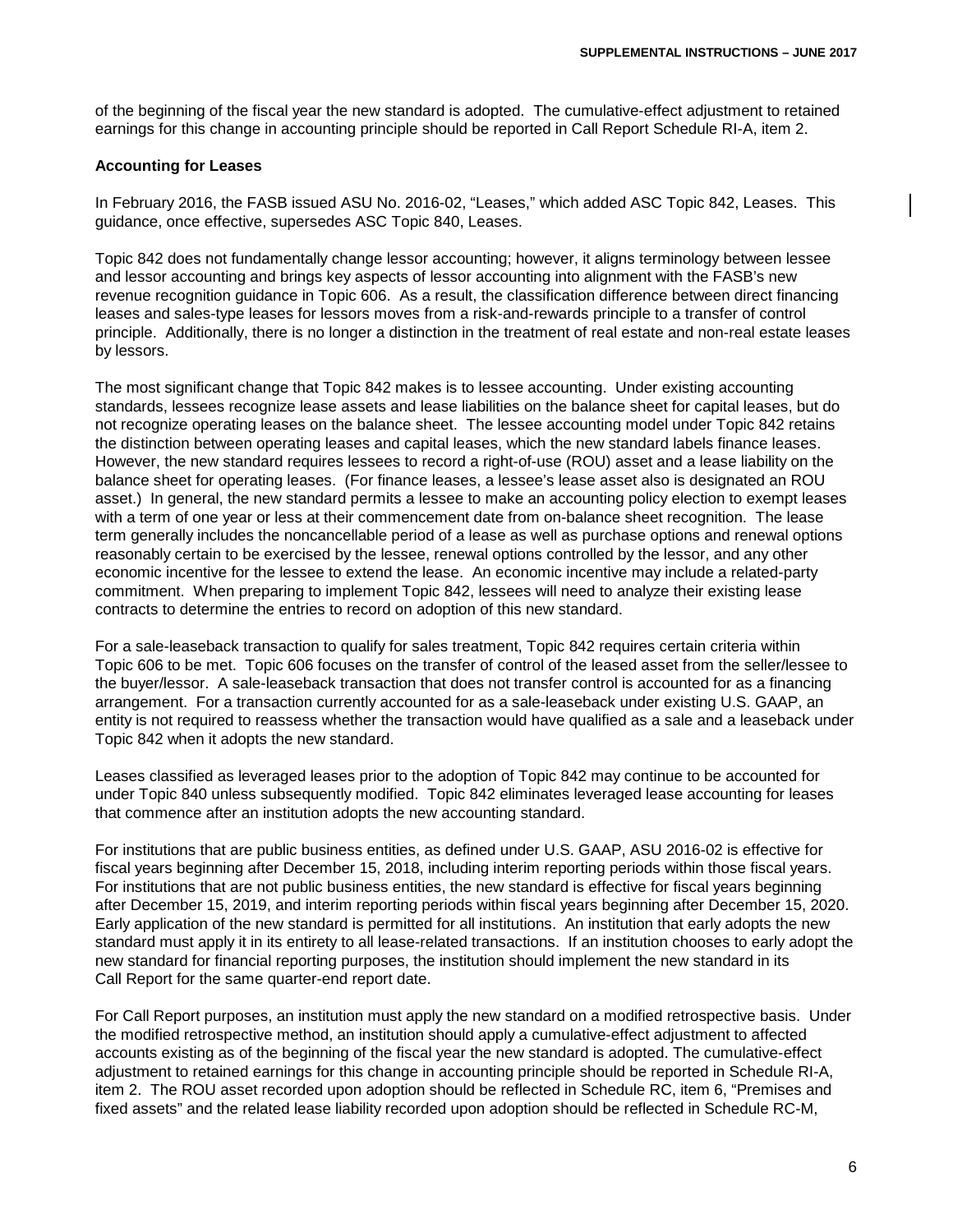item 5.b, "Other borrowings." These classifications are consistent with the current Call Report instructions for reporting a lessee's capital leases.

The agencies have received questions regarding how lessee institutions should treat ROU assets under the agencies' regulatory capital rules (12 CFR Part 3 (OCC); 12 CFR Part 217 (Board); and 12 CFR Part 324 (FDIC)). Those rules require that most intangible assets be deducted from regulatory capital. However, some institutions are uncertain whether ROU assets are intangible assets. The agencies are clarifying that to the extent an ROU asset arises due to a lease of a tangible asset (e.g., building or equipment), the ROU asset should be treated as a tangible asset not subject to deduction from regulatory capital. An ROU asset not subject to deduction must be risk weighted at 100 percent under Section 32(l)(5) of the agencies' regulatory capital rules and included in a lessee institution's calculations of total risk-weighted assets. In addition, such an asset must be included in a lessee institution's total assets for leverage capital purposes. The agencies believe this treatment is consistent with the current treatment of capital leases under the rules, whereby a lessee's lease assets under capital leases of tangible assets are treated as tangible assets, receive a 100 percent risk weight, and are included in the leverage ratio denominator. This treatment is also consistent with the approach taken by the Basel Committee on Banking Supervision [\(https://www.bis.org/press/p170406a.htm\)](https://www.bis.org/press/p170406a.htm).

For additional information on ASU 2016-02, institutions should refer to the FASB's website at: [http://www.fasb.org/cs/ContentServer?c=FASBContent\\_C&pagename=FASB%2FFASBContent\\_C%2FComple](http://www.fasb.org/cs/ContentServer?c=FASBContent_C&pagename=FASB%2FFASBContent_C%2FCompletedProjectPage&cid=1176167904031) [tedProjectPage&cid=1176167904031,](http://www.fasb.org/cs/ContentServer?c=FASBContent_C&pagename=FASB%2FFASBContent_C%2FCompletedProjectPage&cid=1176167904031) which includes a link to the new accounting standard.

# **Accounting for Measurement-Period Adjustments Related to a Business Combination**

In September 2015, the FASB issued ASU No. 2015-16, "Simplifying the Accounting for Measurement-Period Adjustments." Under ASC Topic 805, Business Combinations (formerly FASB Statement No. 141(R), "Business Combinations"), if the initial accounting for a business combination is incomplete by the end of the reporting period in which the combination occurs, the acquirer reports provisional amounts in its financial statements for the items for which the accounting is incomplete. During the measurement period, the acquirer is required to adjust the provisional amounts recognized at the acquisition date, with a corresponding adjustment to goodwill, to reflect new information obtained about facts and circumstances that existed as of the acquisition date that, if known, would have affected the measurement of the amounts recognized as of that date. At present under Topic 805, an acquirer is required to retrospectively adjust the provisional amounts recognized at the acquisition date to reflect the new information. To simplify the accounting for the adjustments made to provisional amounts, ASU 2015-16 eliminates the requirement to retrospectively account for the adjustments. Accordingly, the ASU amends Topic 805 to require an acquirer to recognize adjustments to provisional amounts that are identified during the measurement period in the reporting period in which adjustment amounts are determined. Under the ASU, the acquirer also must recognize in the financial statements for the same reporting period the effect on earnings, if any, resulting from the adjustments to the provisional amounts as if the accounting for the business combination had been completed as of the acquisition date.

In general, the measurement period in a business combination is the period after the acquisition date during which the acquirer may adjust provisional amounts reported for identifiable assets acquired, liabilities assumed, and consideration transferred for the acquiree for which the initial accounting for the business combination is incomplete at the end of the reporting period in which the combination occurs. Topic 805 provides additional guidance on the measurement period, which shall not exceed one year from the acquisition date, and adjustments to provisional amounts during this period.

For institutions that are public business entities, as defined under U.S. GAAP, ASU 2015-16 is effective for fiscal years, and interim periods within those fiscal years, beginning after December 15, 2015. For institutions that are not public business entities (i.e., that are private companies), the ASU is effective for fiscal years beginning after December 15, 2016, and interim periods within fiscal years beginning after December 15, 2017. The ASU's amendments to Topic 805 should be applied prospectively to adjustments to provisional amounts that occur after the effective date of the ASU. Thus, institutions with a calendar year fiscal year that are public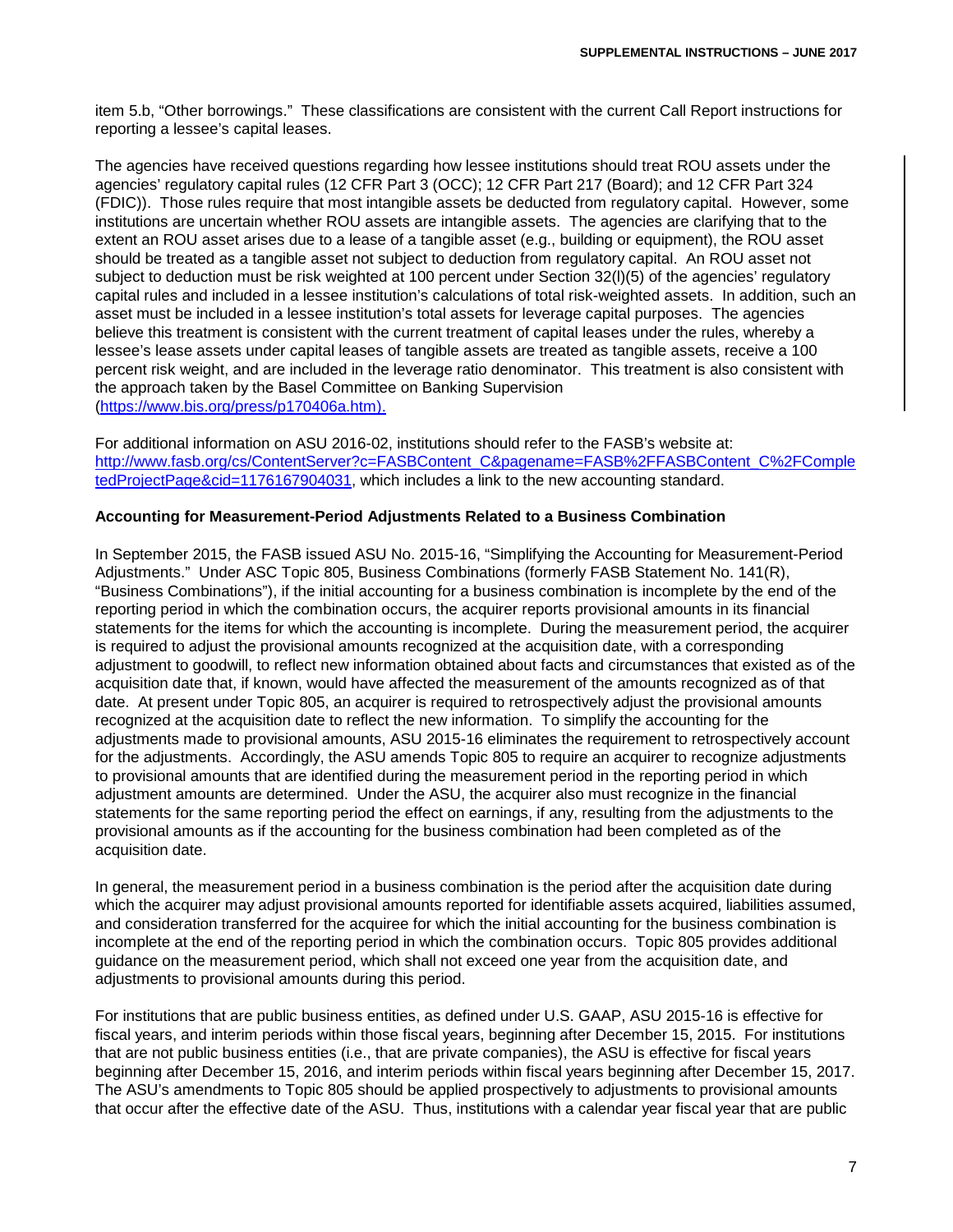business entities were required to apply the ASU to any adjustments to provisional amounts that occur after January 1, 2016, beginning with their Call Reports for March 31, 2016. Institutions with a calendar year fiscal year that are private companies must apply the ASU to any adjustments to provisional amounts that occur after January 1, 2017, beginning with their Call Reports for December 31, 2017. Early application of ASU 2015-16 is permitted in Call Reports that have not been submitted.

For additional information, institutions should refer to ASU 2015-16, which is available at [http://www.fasb.org/jsp/FASB/Document\\_C/DocumentPage?cid=1176166411212&acceptedDisclaimer=true.](http://www.fasb.org/jsp/FASB/Document_C/DocumentPage?cid=1176166411212&acceptedDisclaimer=true)

## **Amending Previously Submitted Report Data**

Should your institution find that it needs to revise previously submitted Call Report data, please make the appropriate changes to the data, ensure that the revised data passes the FFIEC-published validation criteria, and submit the revised data file to the CDR using one of the two methods described in the banking agencies' FIL for the June 30, 2017, report date. For technical assistance with the submission of amendments to the CDR, please contact the CDR Help Desk by telephone at (888) CDR-3111, by fax at (703) 774-3946, or by e-mail at [CDR.Help@ffiec.gov.](mailto:CDR.Help@ffiec.gov)

## **Other Reporting Matters**

For the following topics, institutions should continue to follow the guidance in the specified Call Report Supplemental Instructions:

- "Purchased" Loans Originated By Others Supplemental Instructions for September 30, 2015 [\(https://www.ffiec.gov/PDF/FFIEC\\_forms/FFIEC031\\_FFIEC041\\_suppinst\\_201509.pdf\)](https://www.ffiec.gov/PDF/FFIEC_forms/FFIEC031_FFIEC041_suppinst_201509.pdf)
- True-up Liability under an FDIC Loss-Sharing Agreement Supplemental Instructions for June 30, 2015 [\(https://www.ffiec.gov/PDF/FFIEC\\_forms/FFIEC031\\_FFIEC041\\_suppinst\\_201506.pdf\)](https://www.ffiec.gov/PDF/FFIEC_forms/FFIEC031_FFIEC041_suppinst_201506.pdf)
- Troubled Debt Restructurings, Current Market Interest Rates, and ASU No. 2011-02 Supplemental Instructions for December 31, 2014 [\(https://www.ffiec.gov/PDF/FFIEC\\_forms/FFIEC031\\_FFIEC041\\_suppinst\\_201412.pdf\)](https://www.ffiec.gov/PDF/FFIEC_forms/FFIEC031_FFIEC041_suppinst_201412.pdf)
- Determining the Fair Value of Derivatives Supplemental Instructions for June 30, 2014 [\(https://www.ffiec.gov/PDF/FFIEC\\_forms/FFIEC031\\_FFIEC041\\_suppinst\\_201406.pdf\)](https://www.ffiec.gov/PDF/FFIEC_forms/FFIEC031_FFIEC041_suppinst_201406.pdf)
- Indemnification Assets and ASU No. 2012-06 Supplemental Instructions for June 30, 2014 [\(https://www.ffiec.gov/PDF/FFIEC\\_forms/FFIEC031\\_FFIEC041\\_suppinst\\_201406.pdf\)](https://www.ffiec.gov/PDF/FFIEC_forms/FFIEC031_FFIEC041_suppinst_201406.pdf)
- Other-Than-Temporary Impairment of Debt Securities Supplemental Instructions for June 30, 2014 [\(https://www.ffiec.gov/PDF/FFIEC\\_forms/FFIEC031\\_FFIEC041\\_suppinst\\_201406.pdf\)](https://www.ffiec.gov/PDF/FFIEC_forms/FFIEC031_FFIEC041_suppinst_201406.pdf)
- Small Business Lending Fund Supplemental Instructions for March 31, 2013 [\(https://www.ffiec.gov/PDF/FFIEC\\_forms/FFIEC031\\_FFIEC041\\_suppinst\\_201303.pdf\)](https://www.ffiec.gov/PDF/FFIEC_forms/FFIEC031_FFIEC041_suppinst_201303.pdf)
- Reporting Purchased Subordinated Securities in Schedule RC-S Supplemental Instructions for September 30, 2011
	- [\(https://www.ffiec.gov/PDF/FFIEC\\_forms/FFIEC031\\_FFIEC041\\_suppinst\\_201109.pdf\)](https://www.ffiec.gov/PDF/FFIEC_forms/FFIEC031_FFIEC041_suppinst_201109.pdf)
- Treasury Department's Capital Purchase Program Supplemental Instructions for September 30, 2011 [\(https://www.ffiec.gov/PDF/FFIEC\\_forms/FFIEC031\\_FFIEC041\\_suppinst\\_201109.pdf\)](https://www.ffiec.gov/PDF/FFIEC_forms/FFIEC031_FFIEC041_suppinst_201109.pdf)
- Deposit insurance assessments Supplemental Instructions for September 30, 2009 [\(https://www.ffiec.gov/PDF/FFIEC\\_forms/FFIEC031\\_041\\_suppinst\\_200909.pdf\)](https://www.ffiec.gov/PDF/FFIEC_forms/FFIEC031_041_suppinst_200909.pdf)
- Accounting for share-based payments under FASB Statement No. 123 (Revised 2004), *Share-Based Payment* – Supplemental Instructions for December 31, 2006 [\(https://www.ffiec.gov/PDF/FFIEC\\_forms/FFIEC031\\_041\\_suppinst\\_200612.pdf\)](https://www.ffiec.gov/PDF/FFIEC_forms/FFIEC031_041_suppinst_200612.pdf)
- Commitments to originate and sell mortgage loans Supplemental Instructions for March 31, 2006 [\(https://www.ffiec.gov/PDF/FFIEC\\_forms/FFIEC031\\_041\\_suppinst\\_200603.pdf\)](https://www.ffiec.gov/PDF/FFIEC_forms/FFIEC031_041_suppinst_200603.pdf) and June 30, 2005 [\(https://www.ffiec.gov/PDF/FFIEC\\_forms/FFIEC031\\_041\\_suppinst\\_200506.pdf\)](https://www.ffiec.gov/PDF/FFIEC_forms/FFIEC031_041_suppinst_200506.pdf)